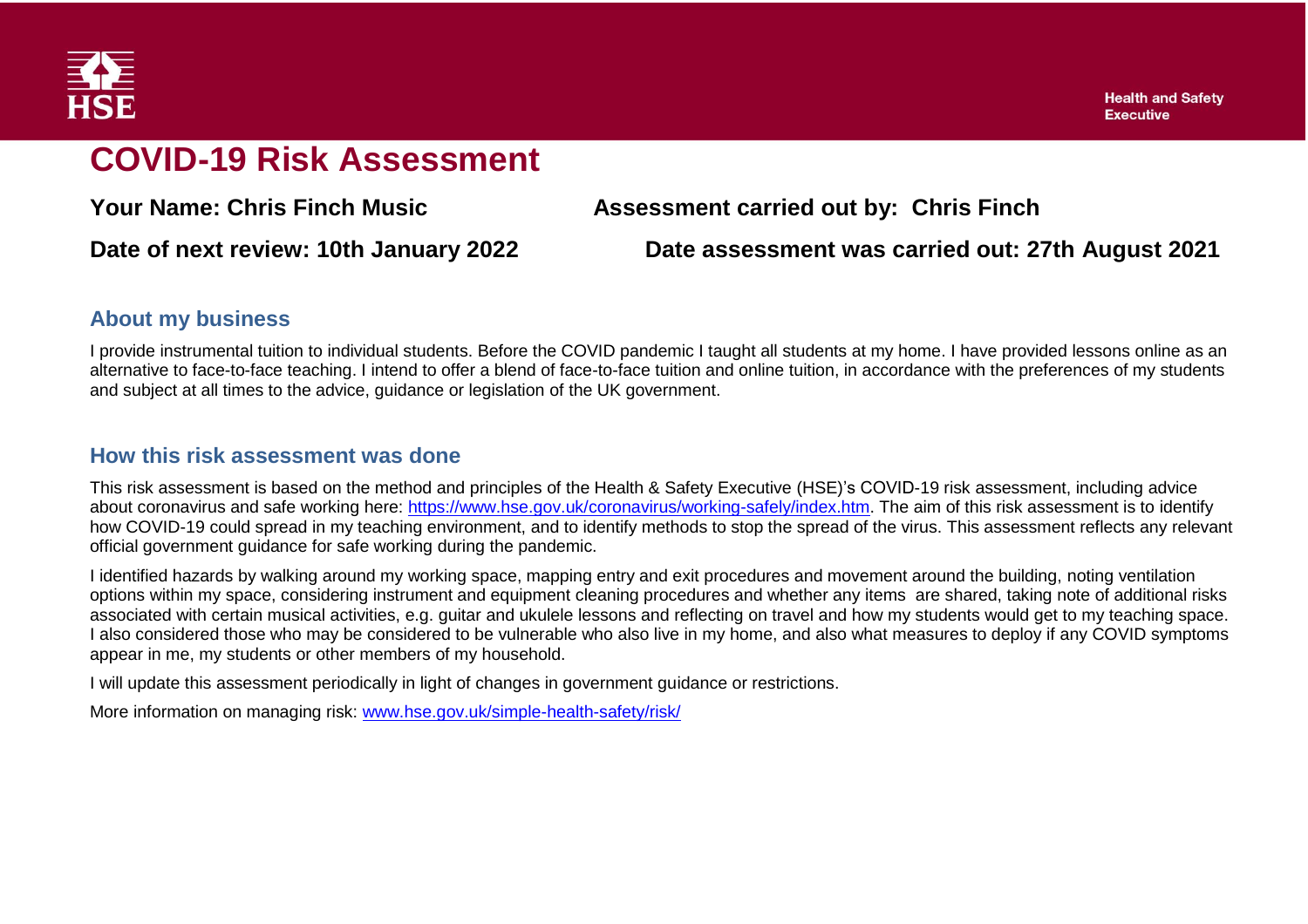

### **Health and Safety Executive**

| What are the<br>hazards?                                                                                                                                                | Who might be<br>harmed and<br>how?                                            | What are you<br>already doing to<br>control the risks?                                                                                                                                                                                                                                                                                 | What further action do<br>you need to take to<br>control the risks?                                                                                                                                                                                                                                                             | Who needs to<br>carry out the<br>action?                                                        | When is the<br>action needed<br>by? | <b>Done</b> |
|-------------------------------------------------------------------------------------------------------------------------------------------------------------------------|-------------------------------------------------------------------------------|----------------------------------------------------------------------------------------------------------------------------------------------------------------------------------------------------------------------------------------------------------------------------------------------------------------------------------------|---------------------------------------------------------------------------------------------------------------------------------------------------------------------------------------------------------------------------------------------------------------------------------------------------------------------------------|-------------------------------------------------------------------------------------------------|-------------------------------------|-------------|
| Getting or spreading<br>coronavirus by not<br>washing hands or not<br>washing them<br>adequately                                                                        | <b>Students</b><br><b>Teachers</b><br><b>Visitors</b><br>Vulnerable residents | Clear policy about<br>handwashing<br>Provision of hand<br>sanitiser                                                                                                                                                                                                                                                                    | Ensure supply of hand<br>sanitiser.<br>Clean all surfaces student is<br>likely to come into contact with<br>after lesson<br>Communicate handwashing<br>policy clearly and repeatedly<br>Ensure paper towels if used<br>can be disposed of safely e.g.<br>via pedal bin                                                          | Teacher to supply<br>materials<br>Teacher and<br>student to observe<br>hand sanitizing<br>rules | 01.09.21                            | 01.09.21    |
| Getting or spreading<br>coronavirus in<br>common use high<br>traffic areas such as<br>corridors, toilet<br>facilities, entry/exit<br>points and other<br>communal areas | <b>Students</b><br><b>Teachers</b><br><b>Visitors</b><br>Vulnerable residents | Design route to ensure<br>speedy entrance and<br>exit from lessons and<br>eliminate contact with<br>other household<br>members/parts of the<br>house.<br>Identify:<br>any areas where<br>social distancing<br>cannot be<br>observed<br>areas and<br>$\sim$<br>surfaces that are<br>frequently<br>touched but are<br>difficult to clean | Minimising contact points for<br>student (e.g. teacher will open<br>all doors/ operate light<br>switches etc.).<br>Establish cleaning routines<br>Communicate hand sanitizing<br>policies<br>Schedule lessons to reduce<br>chances of pupils overlapping.<br>Only allowing students to<br>access hallway and teaching<br>areas. | Teacher                                                                                         | 01.09.21                            | 01.09.21    |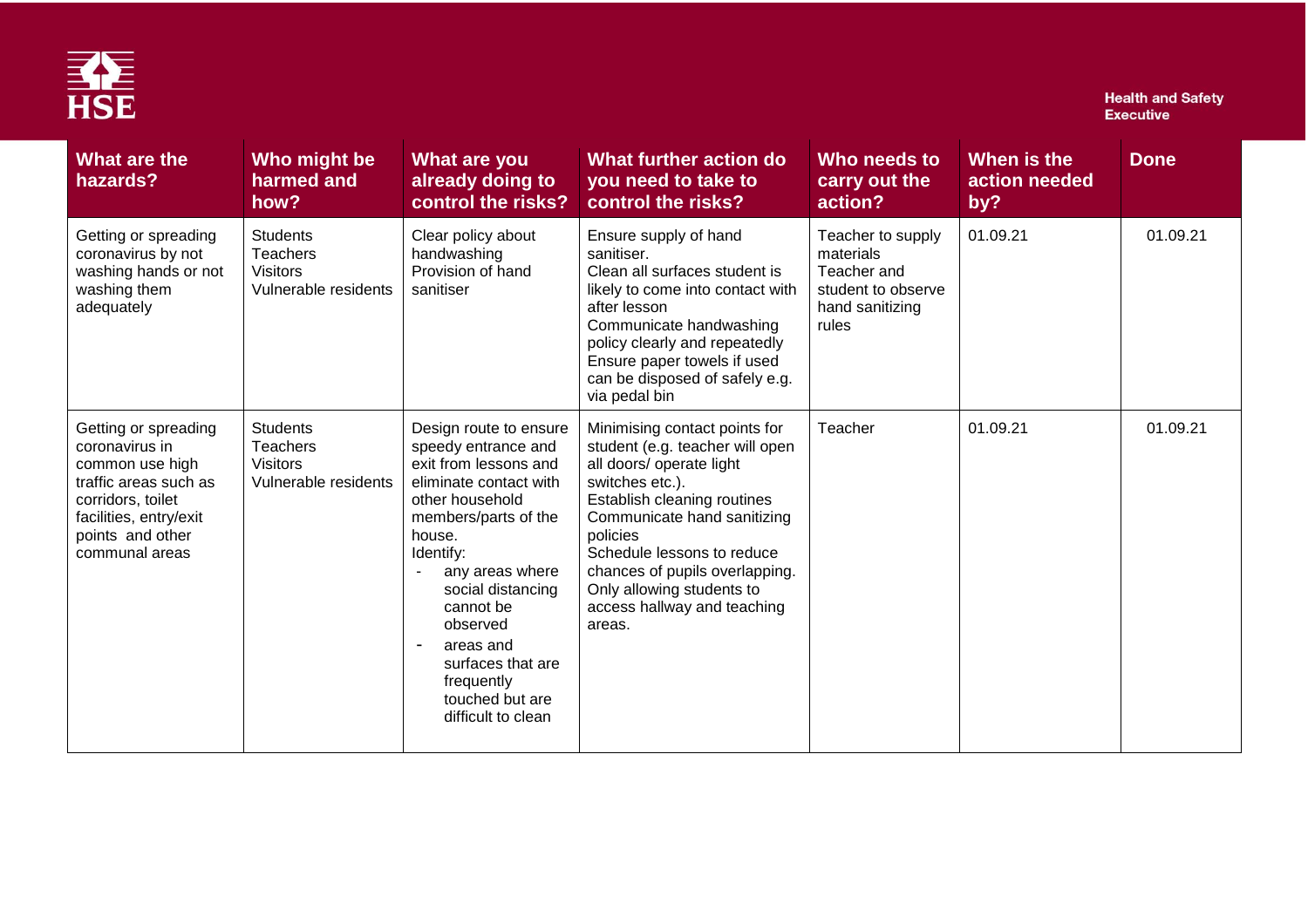

**Health and Safety Executive** 

| What are the<br>hazards?                                                        | Who might be<br>harmed and<br>how? | What are you<br>already doing to<br>control the risks?                                                                                                                                         | What further action do<br>you need to take to<br>control the risks?                                                                                                                                                 | Who needs to<br>carry out the<br>action? | When is the<br>action needed<br>by? | <b>Done</b> |
|---------------------------------------------------------------------------------|------------------------------------|------------------------------------------------------------------------------------------------------------------------------------------------------------------------------------------------|---------------------------------------------------------------------------------------------------------------------------------------------------------------------------------------------------------------------|------------------------------------------|-------------------------------------|-------------|
| Getting or spreading<br>coronavirus from<br>shared instruments<br>and materials | Students & teacher                 | <b>Eliminated shared</b><br>instruments where<br>possible.<br>Cleaning any<br>remaining shared<br>instrument adequately<br>between lessons<br>Ensuring handwashing<br>routines followed by all | Limit other materials student<br>can bring to lesson.<br>Eliminate sharing as far as<br>possible.                                                                                                                   | Teacher                                  | 01.09.21                            | 01.09.21    |
| Getting or spreading<br>coronavirus through<br>not social distancing            | Students & teacher                 | Identify places where it<br>may not be possible to<br>maintain social<br>distancing<br>Schedule lessons to<br>minimise risk of<br>overlap between<br>students                                  | Consider arrangement of room<br>to minimise face-to-face<br>working e.g. side by side.<br>Phone / text parents / students<br>when it is time to start and end<br>lesson to avoid touching<br>doorbell and overlaps. | Teacher                                  | 01.09.21                            | 01.09.21    |
| Vulnerable household<br>members exposed to<br>increased<br>transmission risk    | Household<br>members               | Managing routes<br>through premises to<br>teaching room to<br>minimise risks of<br>contact between<br>vulnerable people and<br>students                                                        | Ensure route through premises<br>is observed, other household<br>members know when teaching<br>is taking place. Cleaning any<br>possible contact points or<br>surfaces.                                             | Teacher &<br>household<br>members        | 01.09.21                            | 01.09.21    |
| Student uses public<br>transport to attend<br>lesson and may                    | Student, teacher<br>and household  | Request student<br>attend by means other<br>than public transport                                                                                                                              | Continue online lessons of<br>non-public transport options<br>unavailable                                                                                                                                           | Teacher & student                        | 01.09.21                            | 01.09.21    |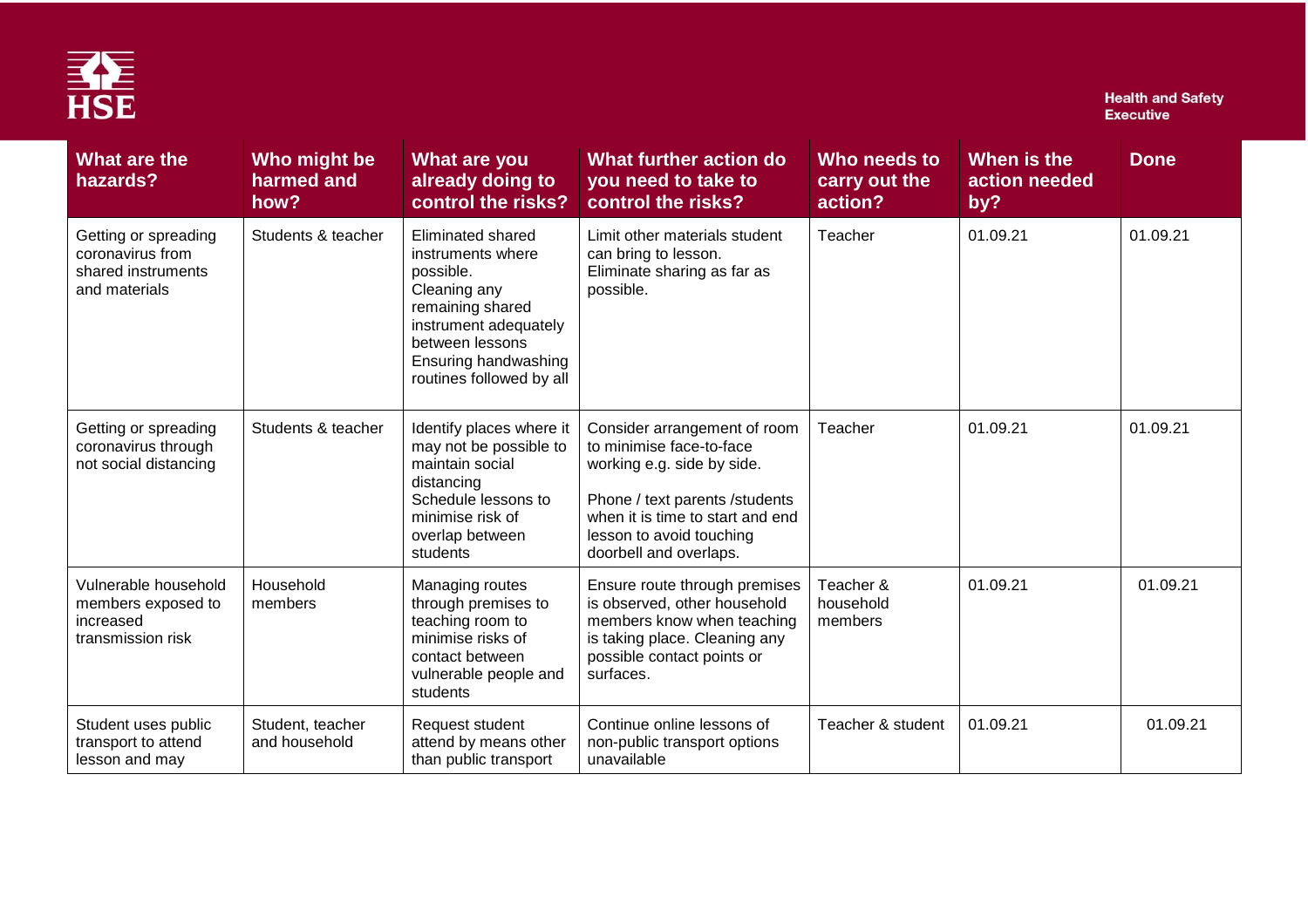

### **Health and Safety Executive**

| What are the<br>hazards?                                                        | Who might be<br>harmed and<br>how? | What are you<br>already doing to<br>control the risks?                                                                                                                                                                  | What further action do<br>you need to take to<br>control the risks?                                                                                                                             | Who needs to<br>carry out the<br>action? | When is the<br>action needed<br>by? | <b>Done</b> |
|---------------------------------------------------------------------------------|------------------------------------|-------------------------------------------------------------------------------------------------------------------------------------------------------------------------------------------------------------------------|-------------------------------------------------------------------------------------------------------------------------------------------------------------------------------------------------|------------------------------------------|-------------------------------------|-------------|
| introduce infection                                                             |                                    | and wear face<br>covering.                                                                                                                                                                                              |                                                                                                                                                                                                 |                                          |                                     |             |
| Poor ventilation in<br>workspace leads to<br>risks of coronavirus<br>spreading  | Students and<br>teacher            | Ensure adequate<br>ventilation during and<br>between lessons<br>Identify additional<br>means of ventilating<br>space<br>Ensure sufficient time<br>between lessons to<br>enable cleaning and<br>ventilation of the space | Consider teaching online<br>lessons inbetween in -person<br>lessons to allow adequate time<br>for ventilation.<br>Limit number of people in<br>teaching space at any one<br>time. Open Windows. | Teacher                                  | 01.09.21                            | 01.09.21    |
| Student uses public<br>transport to attend<br>lesson and introduce<br>infection | Student, teacher<br>and household  | Request student<br>attend by means other<br>than public transport<br>and wear face<br>covering as required<br>by Government.                                                                                            |                                                                                                                                                                                                 |                                          |                                     | 01.09.21    |
| Increased<br>transmission risks from<br>certain musical<br>activities           | Students & teacher                 | Ventilation of teaching<br>space;<br>Social distancing<br>Arrangement of room                                                                                                                                           | Monitor government guidance<br>and research for changes in<br>guidance<br>Offer remote teaching.<br>Consider arrangement of room<br>to minimise face-to-face<br>working.                        | Teacher                                  | 01.09.21                            | 01.09.21    |
|                                                                                 |                                    |                                                                                                                                                                                                                         |                                                                                                                                                                                                 |                                          |                                     |             |
|                                                                                 |                                    |                                                                                                                                                                                                                         |                                                                                                                                                                                                 |                                          |                                     |             |